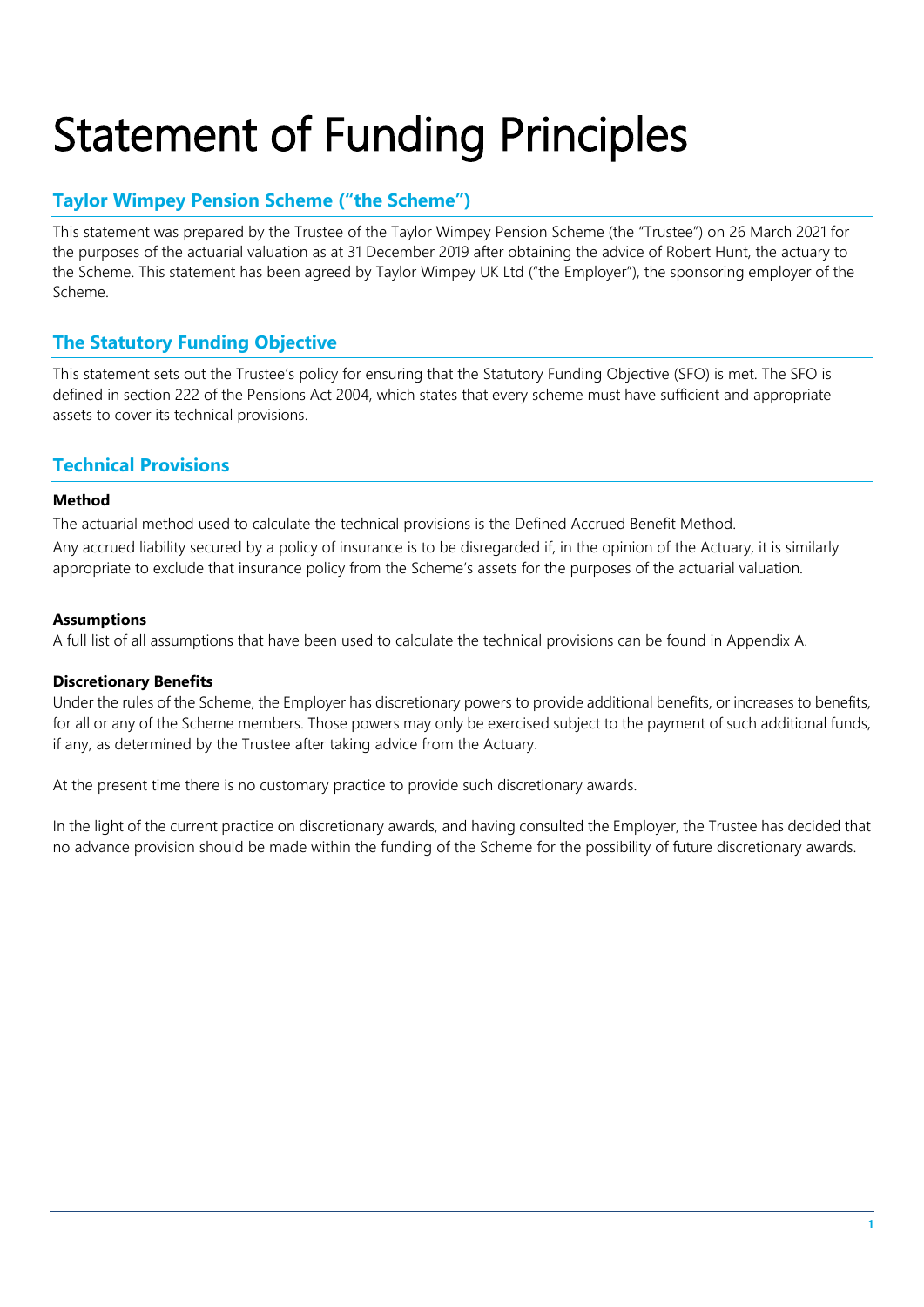### **Recovery Period**

The deficit of £36m at 31 December 2019 will be removed through a combination of Employer contributions and investment outperformance. Under the Scheme's previous Schedule of Contributions (dated 29 April 2020), the Employer was scheduled to make contributions totalling £40.275m in the 15 month period from 31 December 2019 to 31 March 2021, however the deficit is expected to be removed by 31 August 2020.

The assumptions to be used in the calculations are the same as those used to calculate the technical provisions.

In determining the actual recovery period at any particular valuation the Trustee's principles are to take into account a number of factors, including:

- the size of the funding shortfall:
- the business plans of the Employer;
- the asset and liability structure of the Scheme;
- the Trustee's assessment of the financial covenant of the Employer; and
- any contingent security offered by the Employer.

#### **Frequency of Valuations**

The Scheme's latest valuation under Part 3 of the Pensions Act 2004 was carried out as at 31 December 2019 and subsequent valuations are expected to be obtained every 3 years after that. An actuarial report on developments affecting the funding level of the Scheme will be obtained at each intermediate anniversary of that date.

The Trustee may obtain a full valuation instead of an actuarial report if they believe that events have made it unsafe to continue to rely on the results of the previous valuation as the basis for the current level of contributions. However, the Trustee will consult the Employer before doing so.

#### **Further information**

Information on payments to the Employer, contributions to the Scheme by other parties and Cash Equivalent Transfer Values is set out in Appendix C.

| <b>Signed on behalf of the Trustee</b>              | <b>Date</b>   |
|-----------------------------------------------------|---------------|
|                                                     | 26 March 2021 |
|                                                     |               |
| <b>Signed on behalf of Taylor Wimpey UK Limited</b> | <b>Date</b>   |
|                                                     | 26 March 2021 |
|                                                     |               |
| <b>Signed on behalf of the Scheme Actuary</b>       | <b>Date</b>   |
|                                                     | 26 March 2021 |
|                                                     |               |
|                                                     |               |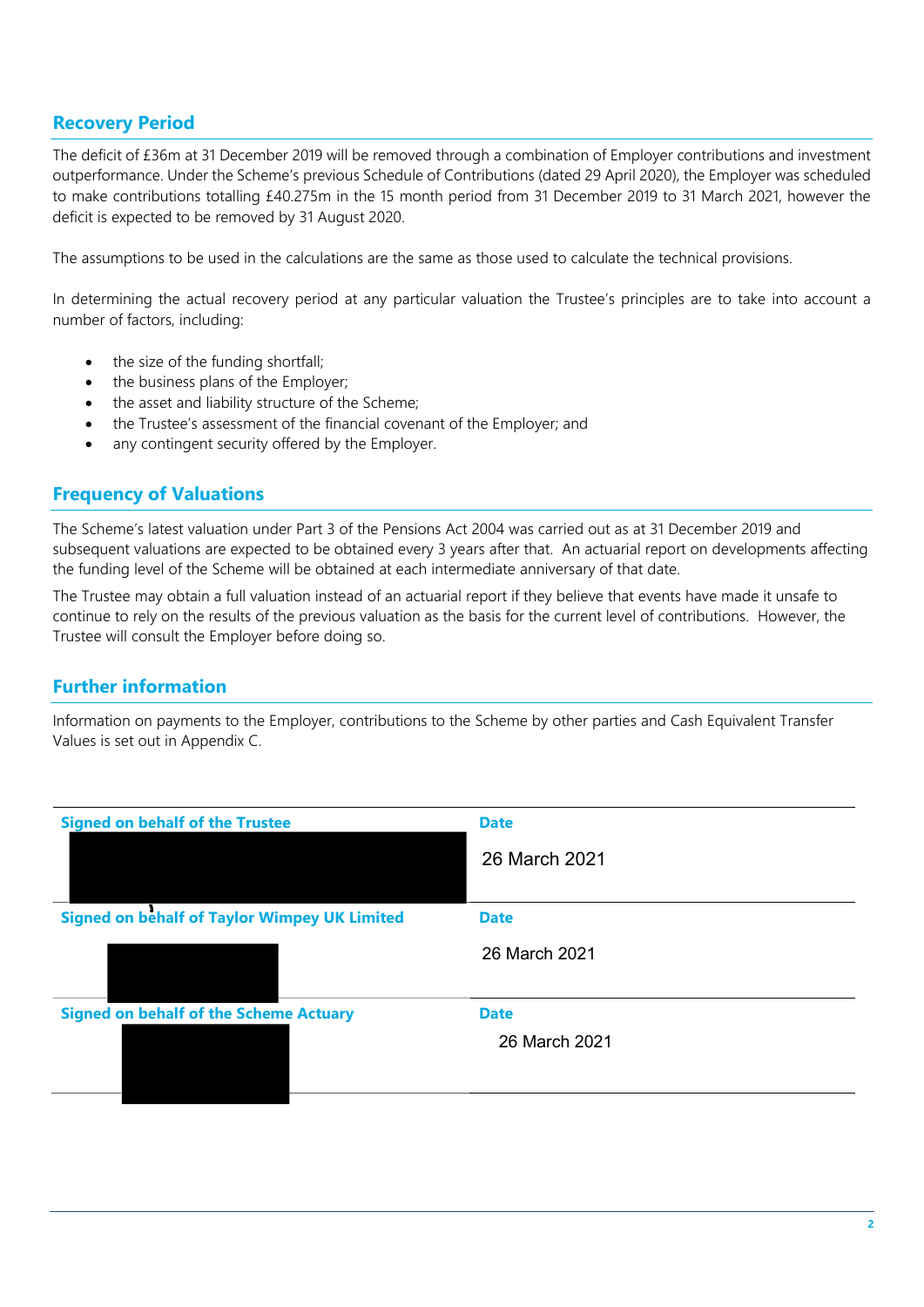# Appendix A Technical Provisions Assumptions

### **Market Conditions at 31 December 2019**

| Year | Annual spot rate from curve                    |                                                                                   |
|------|------------------------------------------------|-----------------------------------------------------------------------------------|
|      | Moody's Analytics' nominal gilt yield<br>curve | <b>Moody's Analytics' implied</b><br><b>Retail Price Index</b><br>inflation curve |
| 2020 | 0.54%                                          | 2.80%                                                                             |
| 2025 | 0.60%                                          | 3.06%                                                                             |
| 2030 | 0.90%                                          | 3.30%                                                                             |
| 2035 | 1.21%                                          | 3.41%                                                                             |
| 2040 | 1.37%                                          | 3.38%                                                                             |

## **Financial Assumptions**

| <b>Item</b>                                                         | <b>Derivation</b>                                                                                                                                                                                                                                                                                         |
|---------------------------------------------------------------------|-----------------------------------------------------------------------------------------------------------------------------------------------------------------------------------------------------------------------------------------------------------------------------------------------------------|
| Discount interest rate:<br>> pre retirement                         | 2.35% per annum above the yield on the Moody's Analytics' nominal<br>gilt yield curve                                                                                                                                                                                                                     |
| > post retirement                                                   | 0.50% per annum above the yield on the Moody's Analytics' nominal<br>gilt yield curve                                                                                                                                                                                                                     |
| Price inflation (RPI)                                               | Moody's Analytics' implied RPI inflation curve                                                                                                                                                                                                                                                            |
| Price inflation (CPI)                                               | RPI less 0.8%                                                                                                                                                                                                                                                                                             |
| Deferred pension revaluation:<br>$>$ CPI max 5%<br>$>$ CPI max 2.5% | These are assumed to be equal to CPI subject to a cumulative cap of<br>5% per annum and 2.5% per annum where applicable                                                                                                                                                                                   |
| Pension increases post retirement:<br>> Various                     | Where such increases are set with reference to inflation, and subject to<br>caps and floors, the assumptions have been set by adjusting the<br>relevant RPI or CPI assumption to allow for the caps and floors by<br>using a Black Scholes inflation model with a volatility of inflation of<br>$1.7\%$ . |
|                                                                     | Expected return on assets for recovery plan 2.5% per annum above the yield on the Moody's Analytics' nominal gilt<br>yield curve                                                                                                                                                                          |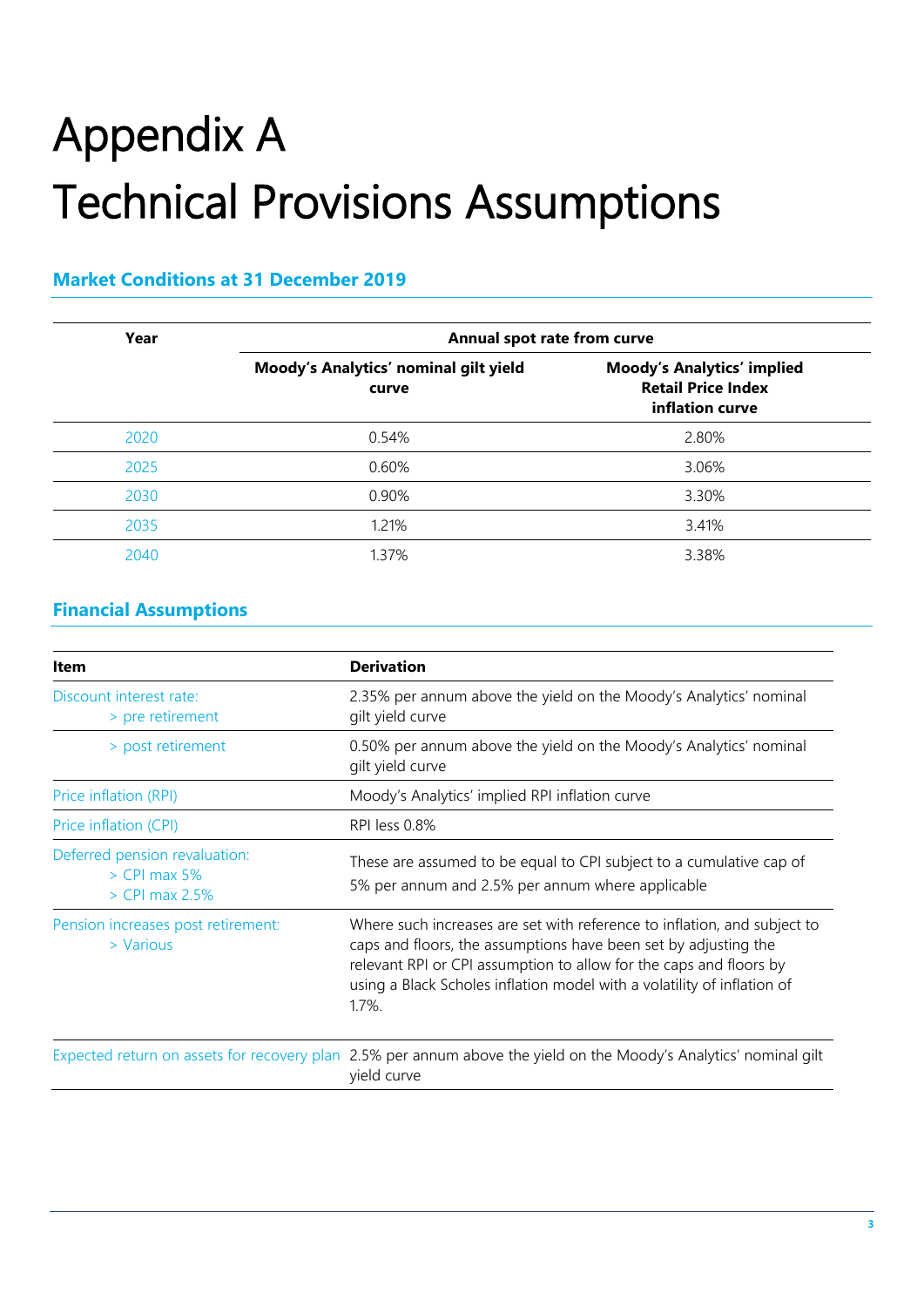## **Demographic Assumptions**

Sample life expectancies based on the mortality assumption below can be found in Appendix B.

| Item                                                                         | <b>Assumption</b>                                                                                                                                                                                                                                                          |  |
|------------------------------------------------------------------------------|----------------------------------------------------------------------------------------------------------------------------------------------------------------------------------------------------------------------------------------------------------------------------|--|
| Mortality pre and post retirement                                            | 104% of the SAPS S3PxA tables with year of birth projections and future<br>mortality improvements from 2013 in line with the CMI 2019 model with the<br>default smoothing parameter of 7, an initial addition of 0.5% pa, and a long-<br>term improvement rate of 1.5% pa. |  |
| Retirements                                                                  | Retirement age assumed to be at the earliest age that all benefits can be<br>taken unreduced.                                                                                                                                                                              |  |
| Ill health retirements                                                       | No allowance                                                                                                                                                                                                                                                               |  |
| Age difference of dependants                                                 | Males 3 years older than females                                                                                                                                                                                                                                           |  |
| Commutation                                                                  | 22% of pension at retirement based on cash factor of 16.65 at age 65 (and<br>varying as necessary for other ages)                                                                                                                                                          |  |
| <b>Proportion married</b>                                                    | 85% at retirement                                                                                                                                                                                                                                                          |  |
| <b>GMP</b> Equalisation                                                      | 1% of total liabilities                                                                                                                                                                                                                                                    |  |
| <b>Allowance for Pension Increase</b><br>Exchange (PIE) option at retirement | 27% of eligible members take PIE option based on PIE factors in force at the<br>valuation date updated for market conditions at 31 December 2019                                                                                                                           |  |

#### **Scheme expenses**

The above discount rates and assumed returns on assets are net of an allowance for future investment expenses. Pension Protection Fund levies will be met by explicit additional employer contribution as those levies arise. An allowance for all other ongoing Scheme expenses is covered by contributions paid by the Employer as set out in the Schedule of Contributions.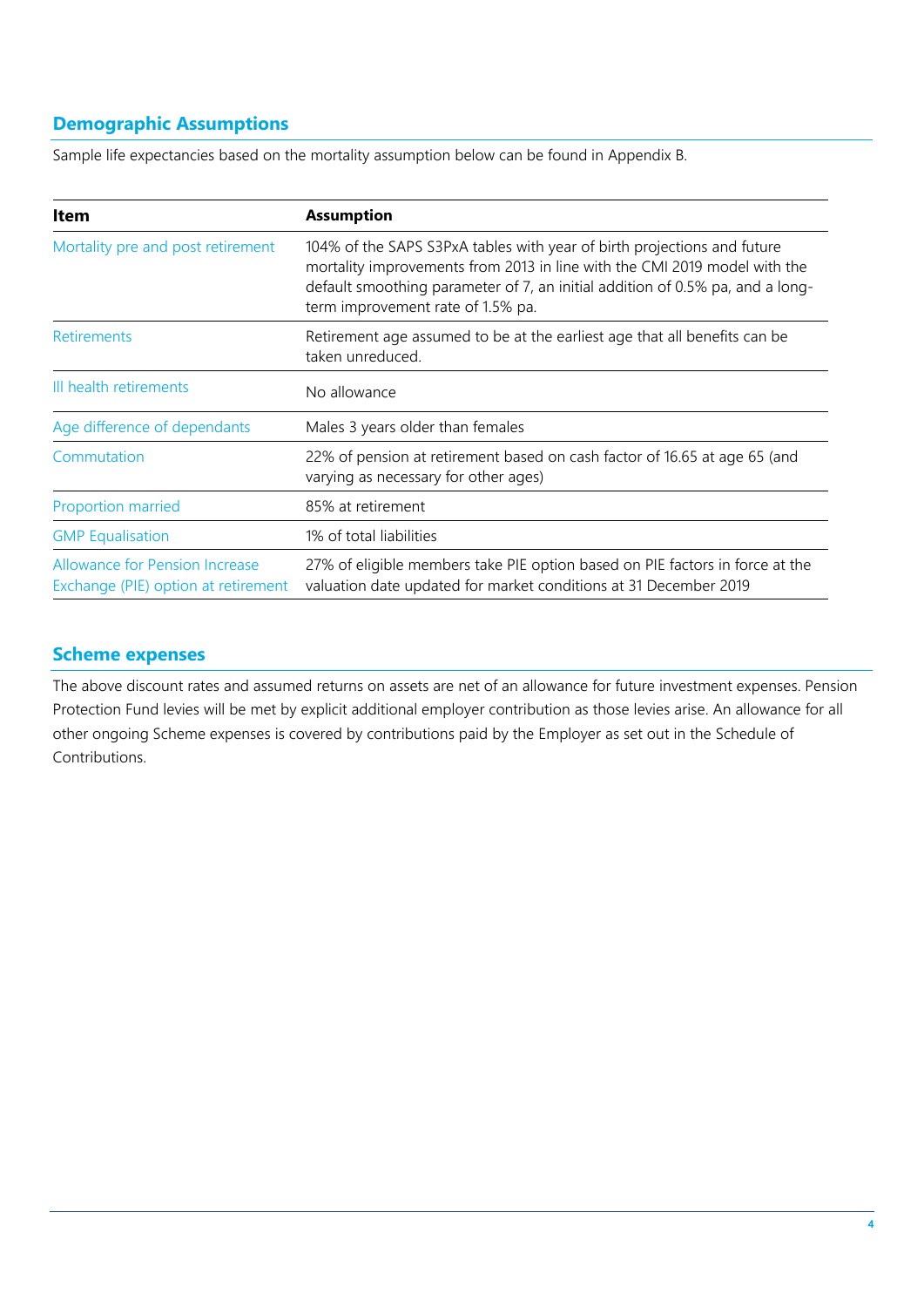## Appendix B Sample Rates for Standard Tables used

## **Mortality in retirement**

| Age | Male expected age at death | Female expected age at death |
|-----|----------------------------|------------------------------|
| 60  | 86.8 years                 | 89.3 years                   |
| 65  | 87.1 years                 | 89.4 years                   |
| 70  | 87.7 years                 | 89.7 years                   |
| 75  | 88.4 years                 | 90.1 years                   |
| 80  | 89.7 years                 | 91.0 years                   |